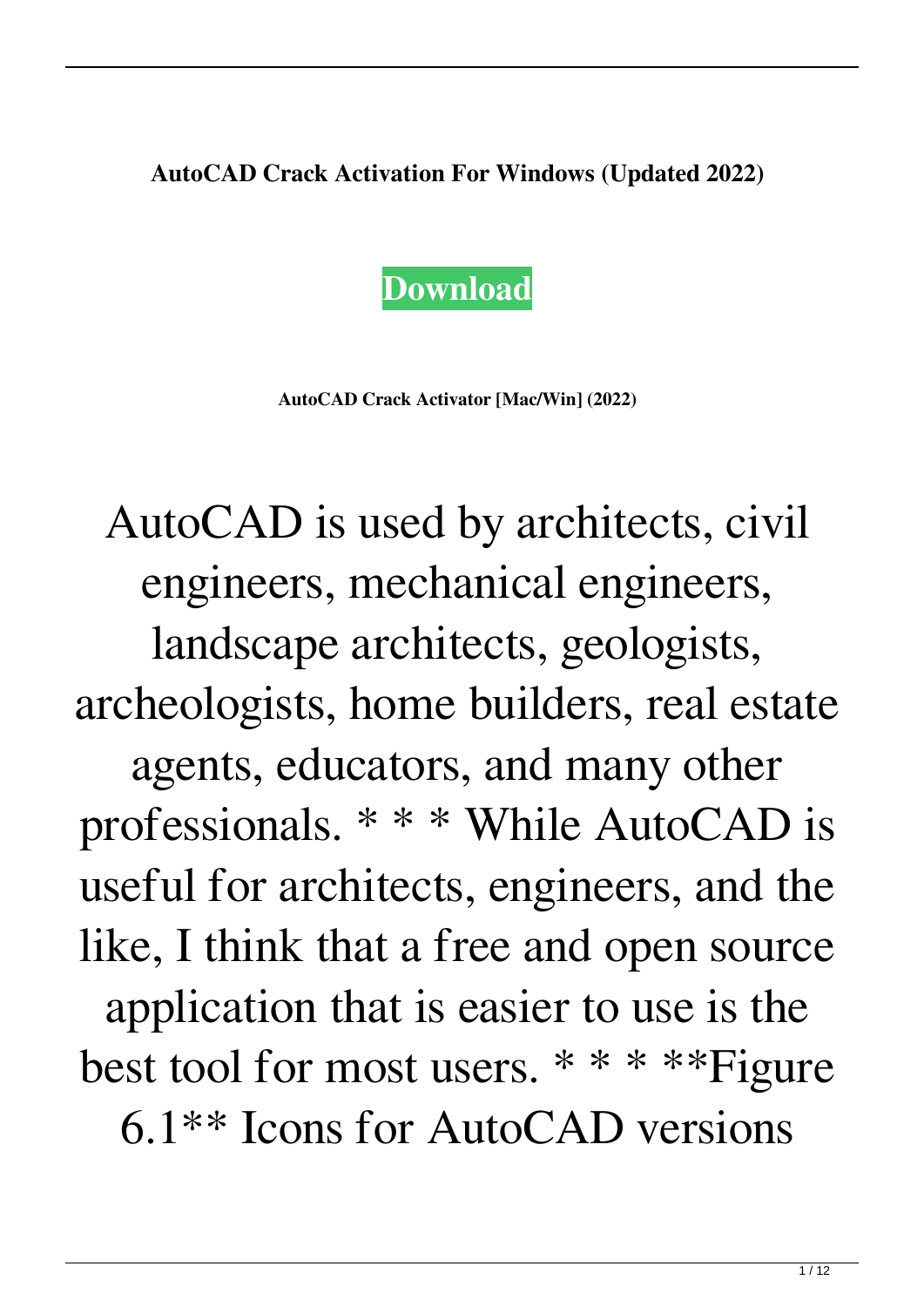## before 2013.

**AutoCAD Crack Full Product Key [March-2022]**

Over the years, AutoCAD Full Crack has gained a reputation for being a difficult program to learn and navigate. In 2017, Autodesk made a significant change to AutoCAD, calling it a 'user experience software'. History AutoCAD started out as a simple technical diagramming tool for electrical power engineers, developed at the Wisconsin Alumni Research Foundation (WARF) in 1954. It was distributed on a magnetic disk to let it run on a pocket calculator. The name comes from American electric company Auto Motor Corporation. It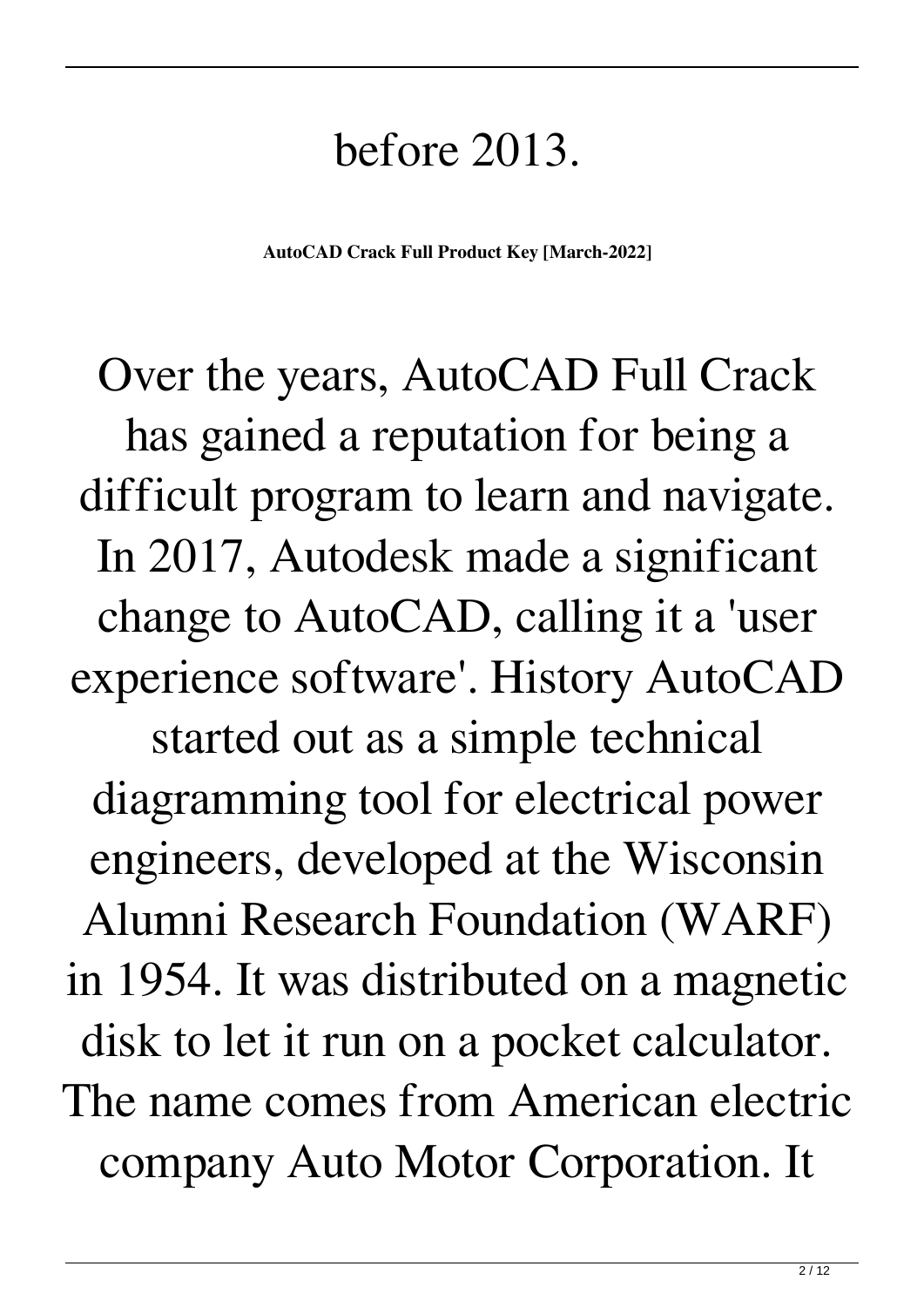was released on November 1, 1986, as the first CAD system for Windows, and the first to use the.DWG file format. AutoCAD's popularity has continued to grow as other CAD applications were developed, and has now surpassed a million installations. Some common uses for AutoCAD are facility management, mechanical engineering, architecture, and landscape architecture. AutoCAD remains the most widely used 3D software on the market. In 2009, the program experienced a 50 percent growth in usage and is reported to have 270,000 CAD-qualified users. As of version 2018, Autodesk's AutoCAD program is distributed in two primary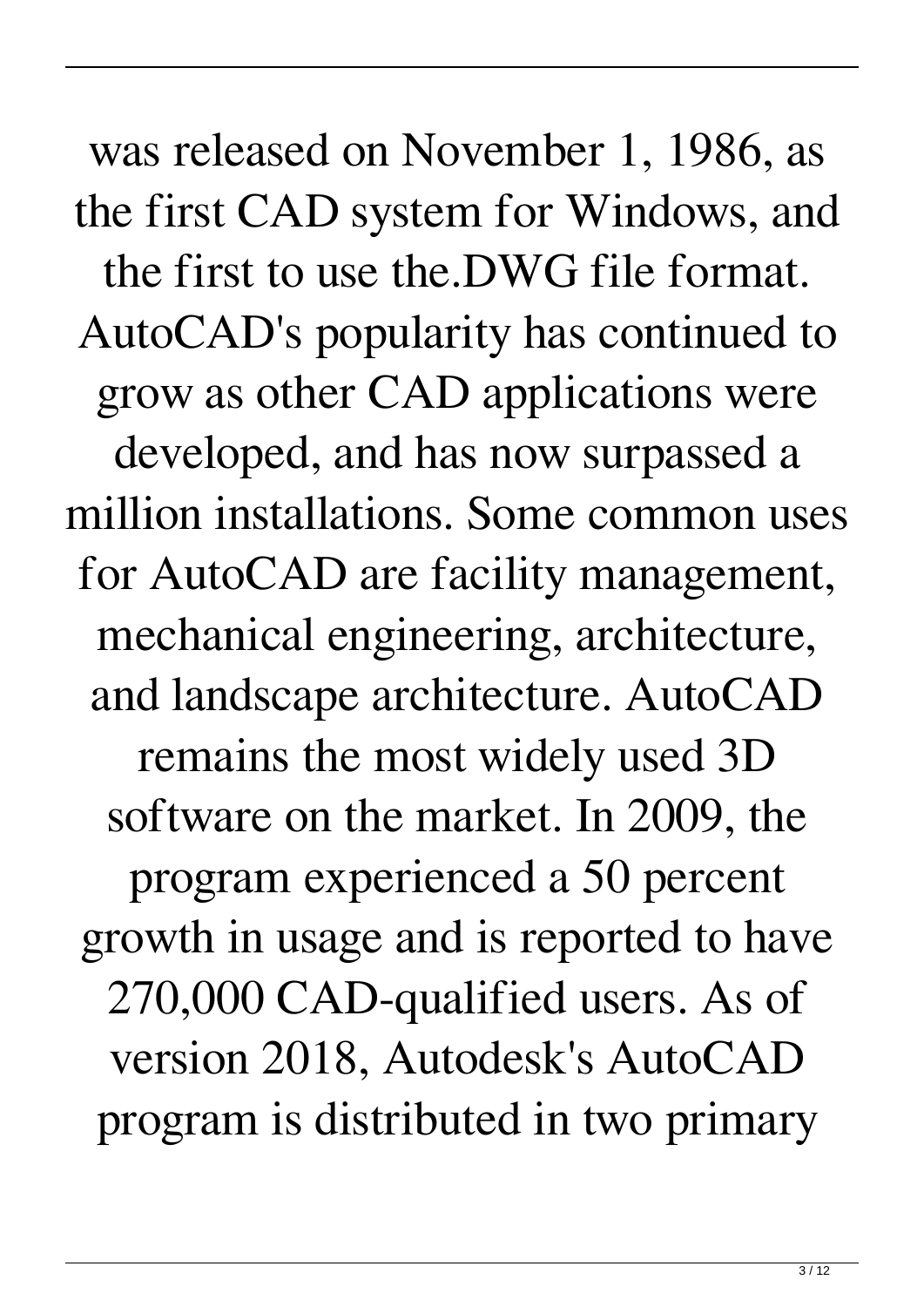editions: AutoCAD LT, for those just entering the field of CAD, and AutoCAD, for those professionals who require more advanced features. In 2008, AutoCAD won the prestigious "Voted Product of the Year" award from Computer Dealer News. Features AutoCAD is typically used to draw twodimensional, three-dimensional (CAD) and textured surface models. Several of these surface models may be placed on the same plane to view all sides, and the user can change the view from 3D to 2D, and back again. AutoCAD allows users to draw two-dimensional and threedimensional objects, such as planes, curves, polylines, splines, ellipses,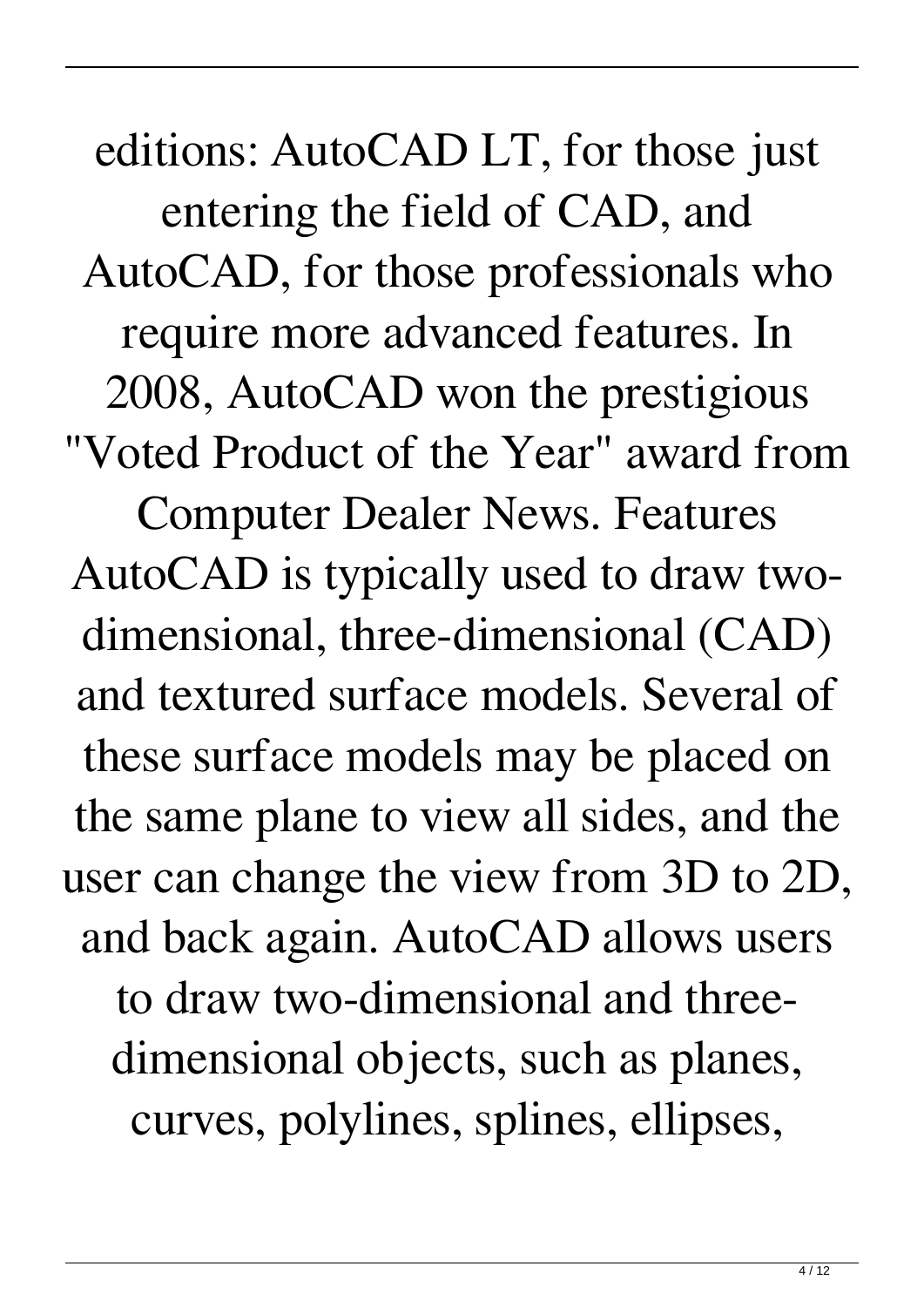circles, and arcs. The basic 2D toolbox also includes an intelligent object snap feature that allows the user to draw more accurately. The intelligent object snap feature is automatically activated when

the user clicks on a predetermined trigger point on the drawing surface, or chooses to activate it using a hot key or

the Object snap option on the Tools menu. Objects can be transferred from one drawing to another (drag and drop). Tools that can be added to the drawing include the tool palette, line tools, spot tools, polyline, ray, and polygon tools. The tool palette is a library of

a1d647c40b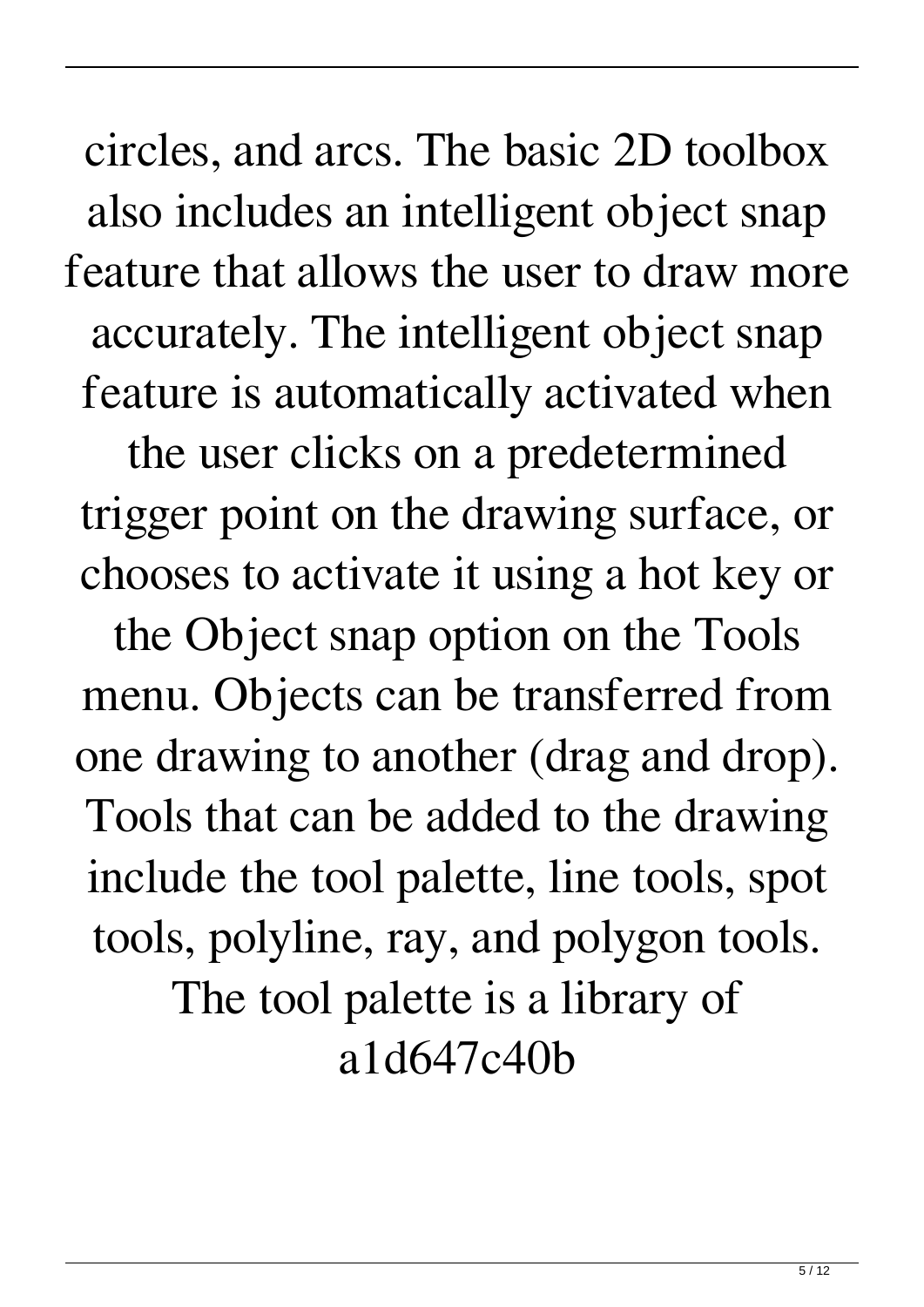Please confirm if you want to use the Autodesk autocad free key. If you have any questions about Autodesk Autocad 2015, please post on our Facebook page or visit the website  $/* * Copyright (C)$ 2007 The Android Open Source Project \* \* Licensed under the Apache License, Version 2.0 (the "License"); \* you may not use this file except in compliance with the License. \* You may obtain a copy of the License at \* \* \* \* Unless required by applicable law or agreed to in writing, software \* distributed under the License is distributed on an "AS IS" BASIS, \* WITHOUT WARRANTIES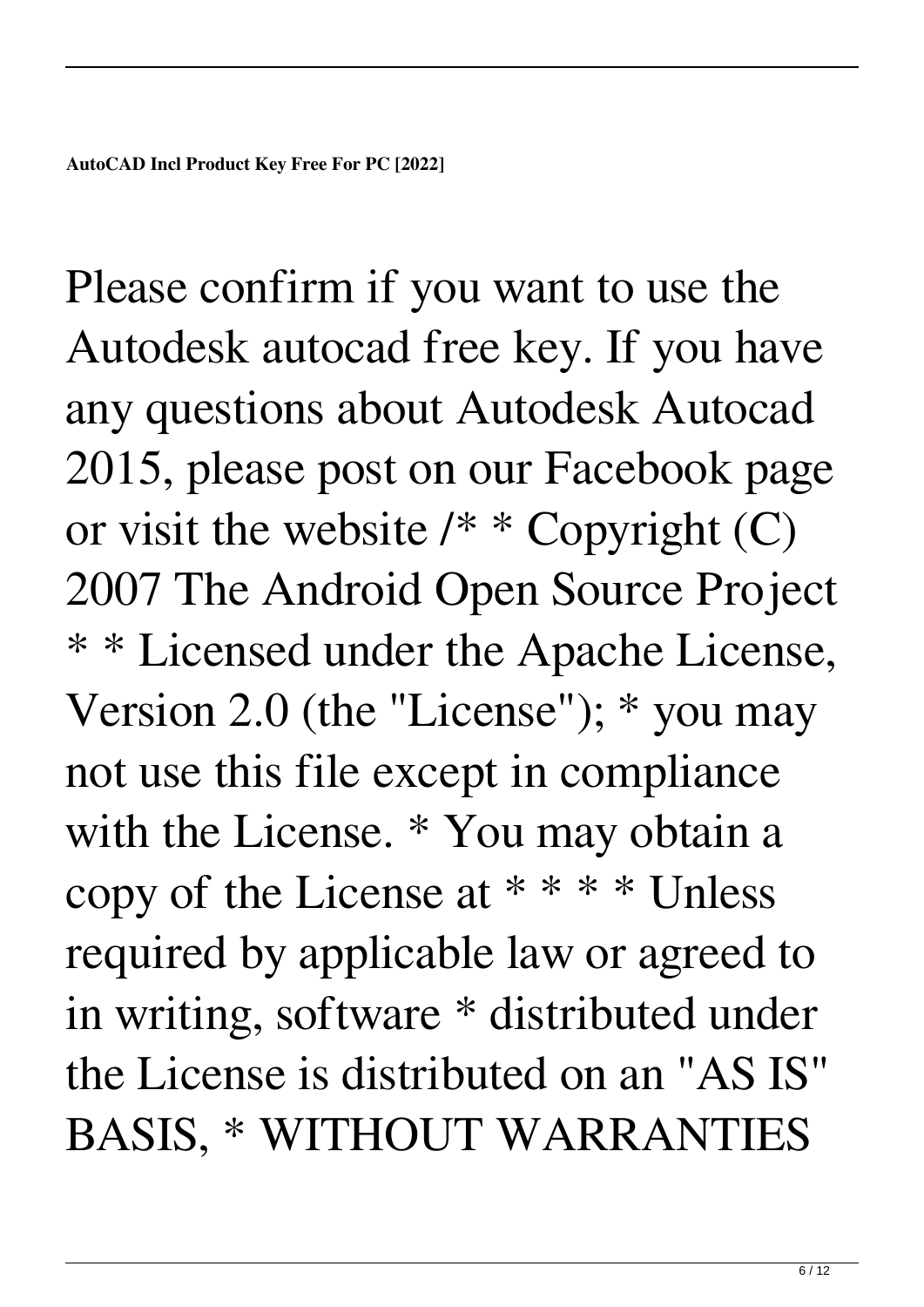OR CONDITIONS OF ANY KIND, either express or implied. \* See the License for the specific language governing permissions and \* limitations under the License. \*/ package org.apache.harmony.xml.internal; import java.io.Reader; import java.io.Writer; import java.io.PrintWriter; import java.io.StringWriter; import java.io.IOException; /\*\* \* Class to dump out a string that will later be turned into a StringWriter. \* \* Used by the XML infrastructure to generate the StringWriter with the \* given string for debugging or printing. \*/ public class StringWriterEx extends StringWriter { private String string = null; private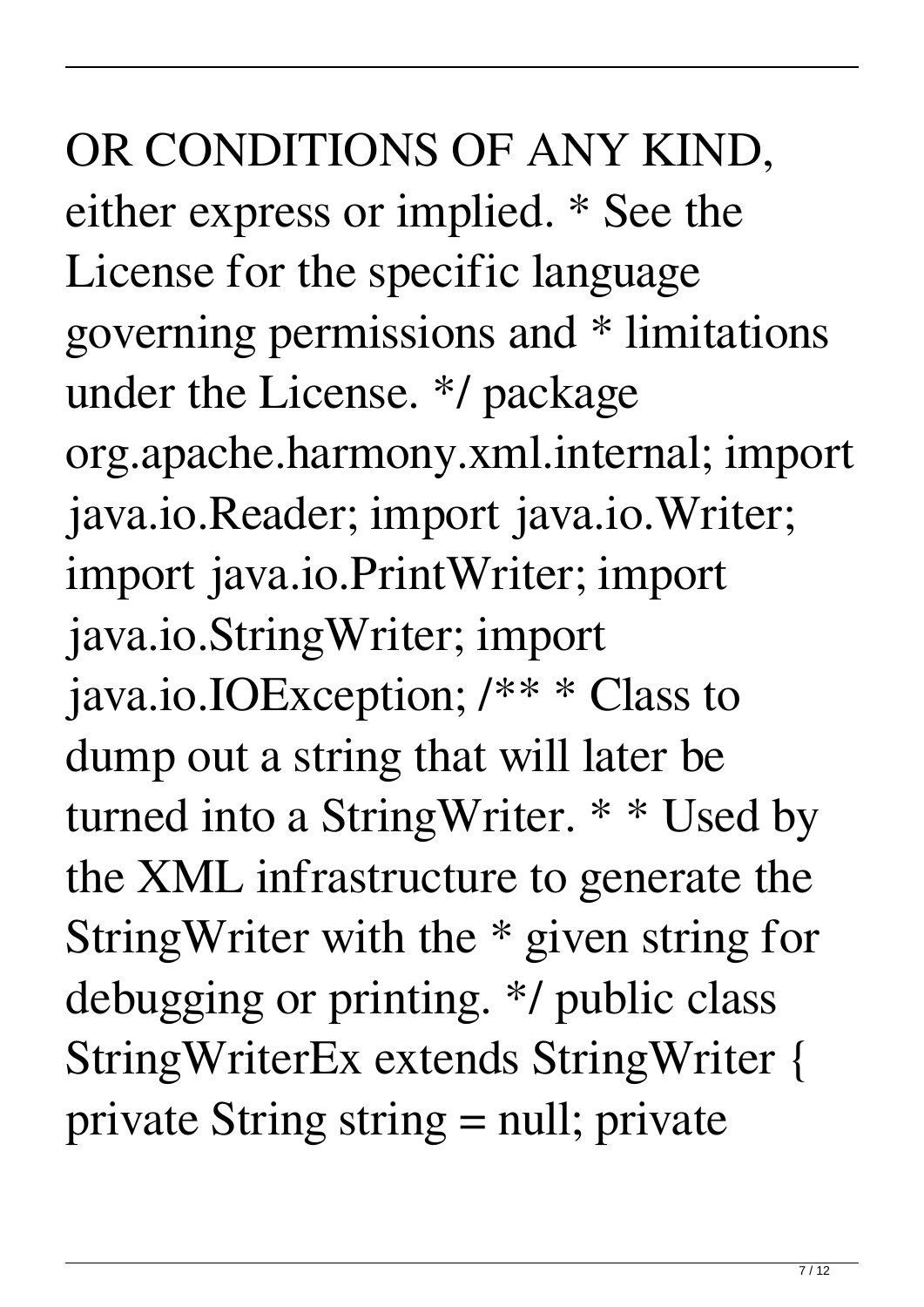boolean usePrintWriter = false;  $/*$  \* Constructs a new StringWriterEx. The given string will be written \* to the StringWriterEx in the native format, using for newline.  $* * @param s the$ string to write \*/ public StringWriterEx(String s) { super(s); usePrintWriter = true; string = s;  $\}$  /\*\* \* Constructs a new StringWriterEx. This constructor is mainly used by \* the

**What's New in the?**

Offer options to reflect autoenhancements to business customers New tool for SPC support: Extract and report data from survey software (video: 1:27 min.) Adobe Illustrator CC 2019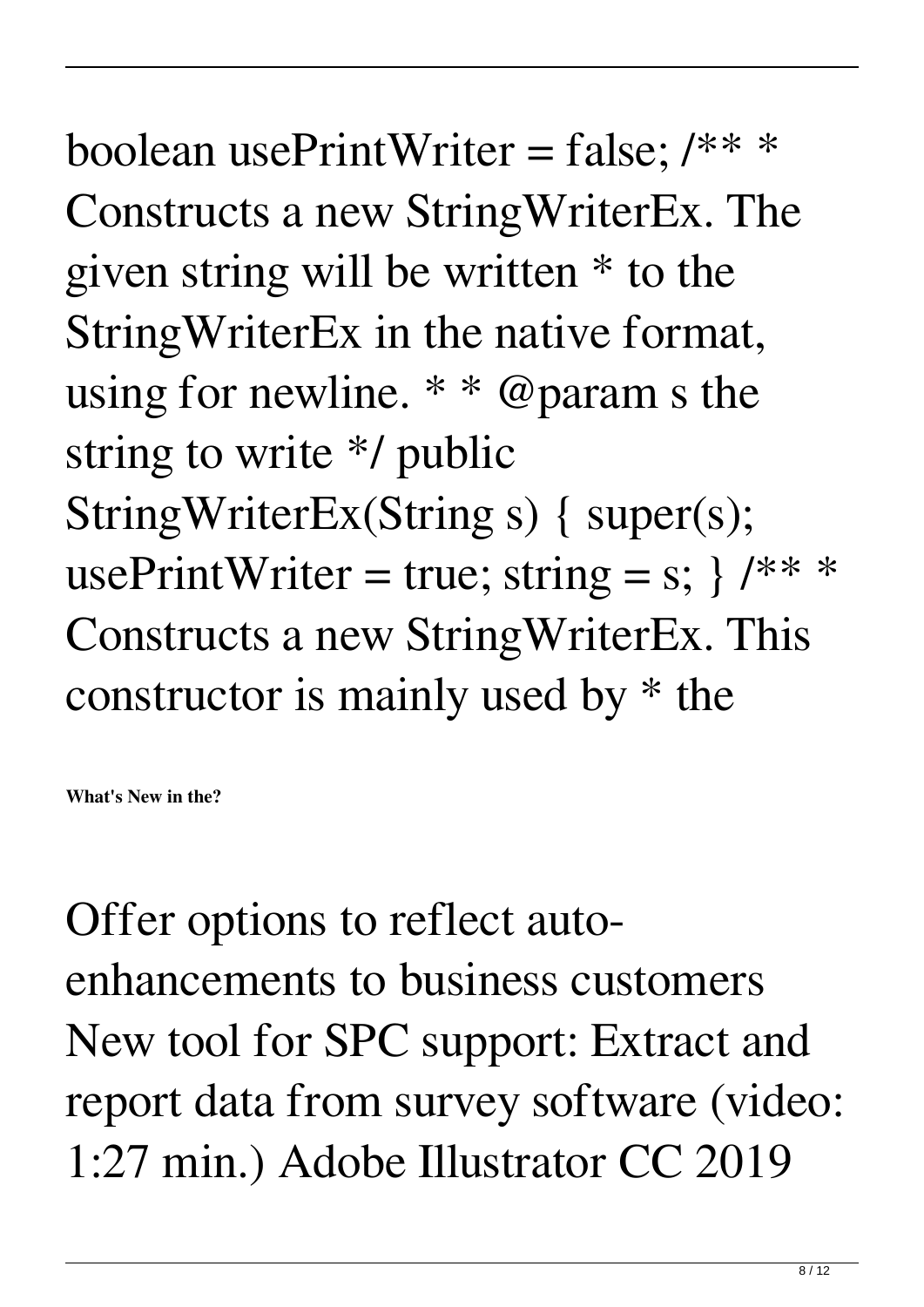## and the new Scribble Art Brush:

Illustrator's Scribble Art Brush has been updated to the new Creative Cloud 2019 release. Its brush strokes respond to the pressure and position of the pen. New feature in Adobe's graphical editing tools: Indicate when and how to erase an area. New feature in Photoshop: Generate a multi-page PDF from Photoshop (video: 1:06 min.) New feature in PowerPoint: Add specific PowerPoint tasks to the canvas with the new Presentation Task Panel. (video: 1:13 min.) New features in Adobe Acrobat DC Get help if something goes wrong: Add "ask for help" instructions to your PDFs. Manage viewer preferences: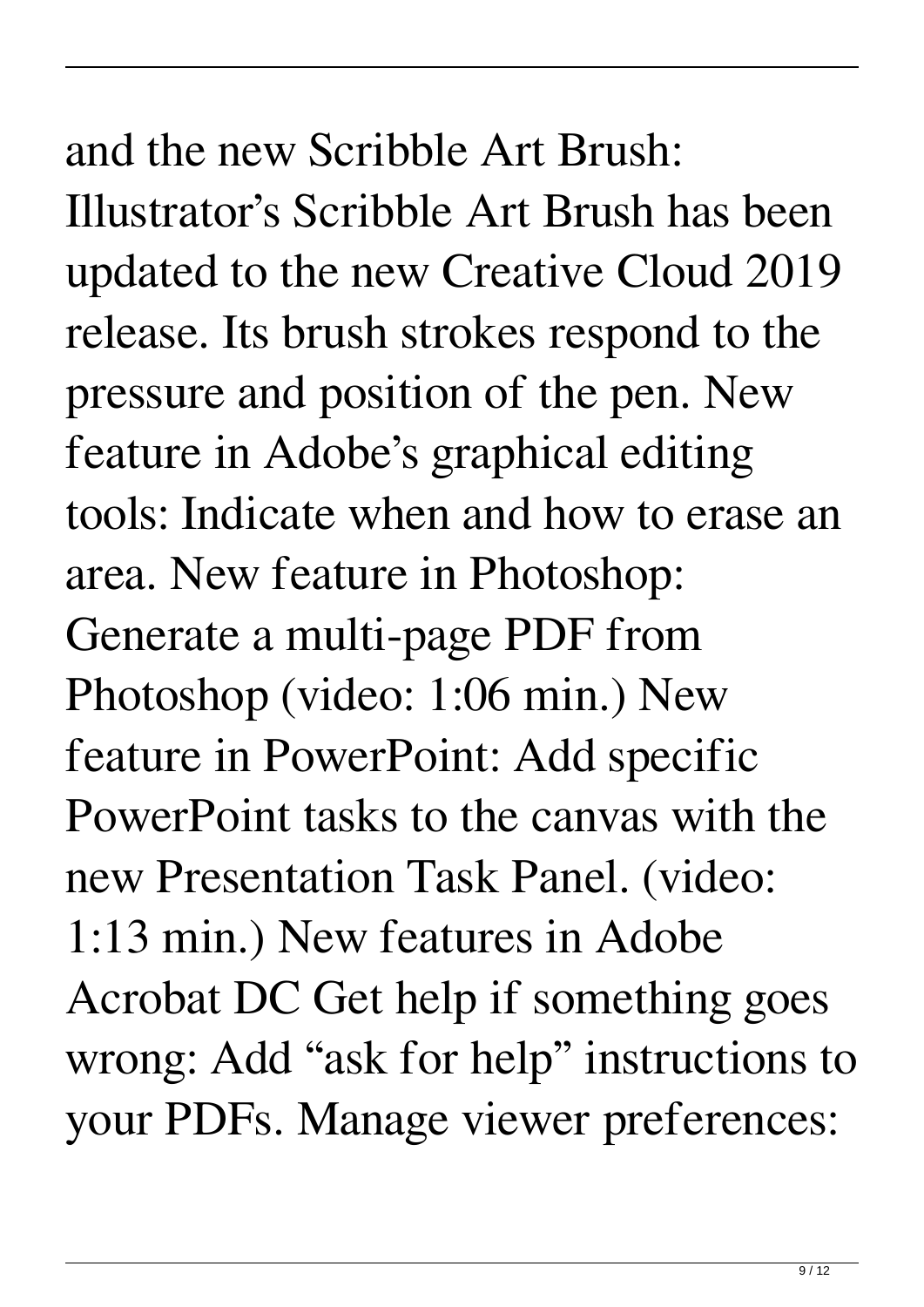Let viewers change their settings, view their presentations and decide whether to enable features like annotations, audio, or video playback. Saving time and improving workflows New Taskbar Organize documents and set up folders, for faster navigation: Use the Taskbar to organize documents, choose where to save them and locate files by name. (video: 1:41 min.) Contextual Quick Access tool for adjusting/muting audio and video Quickly choose which audio or video elements should be hidden or muted: Use a small floating bar to quickly access context-aware commands. Organize toolbars and dockers Quickly change the display of toolbars and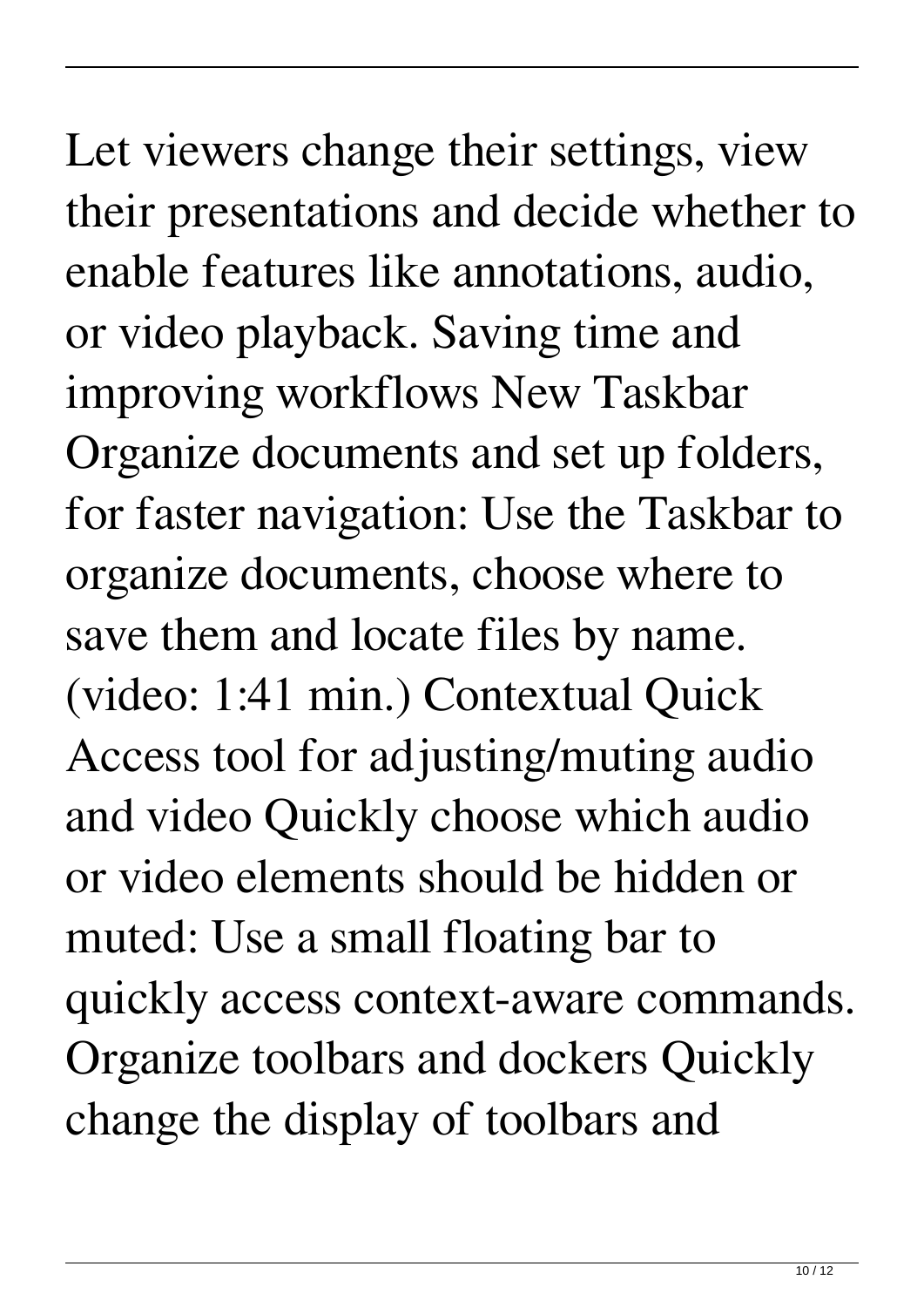## dockers: Right-click a dock or toolbar to display an Organize menu and choose which toolbars or dockers appear in the toolbar panel. Display tabs to manage toolbars: Display tabs to organize and manage toolbars. Drag panels and docks to move them to the left or right side of the application window. Add or remove floating panels: Right-click a panel and choose Show Panel to display the panel in a floating position. Click Panel to make the panel a drop-down panel. View command history In earlier versions, if a command was already stored in the command history, the same command